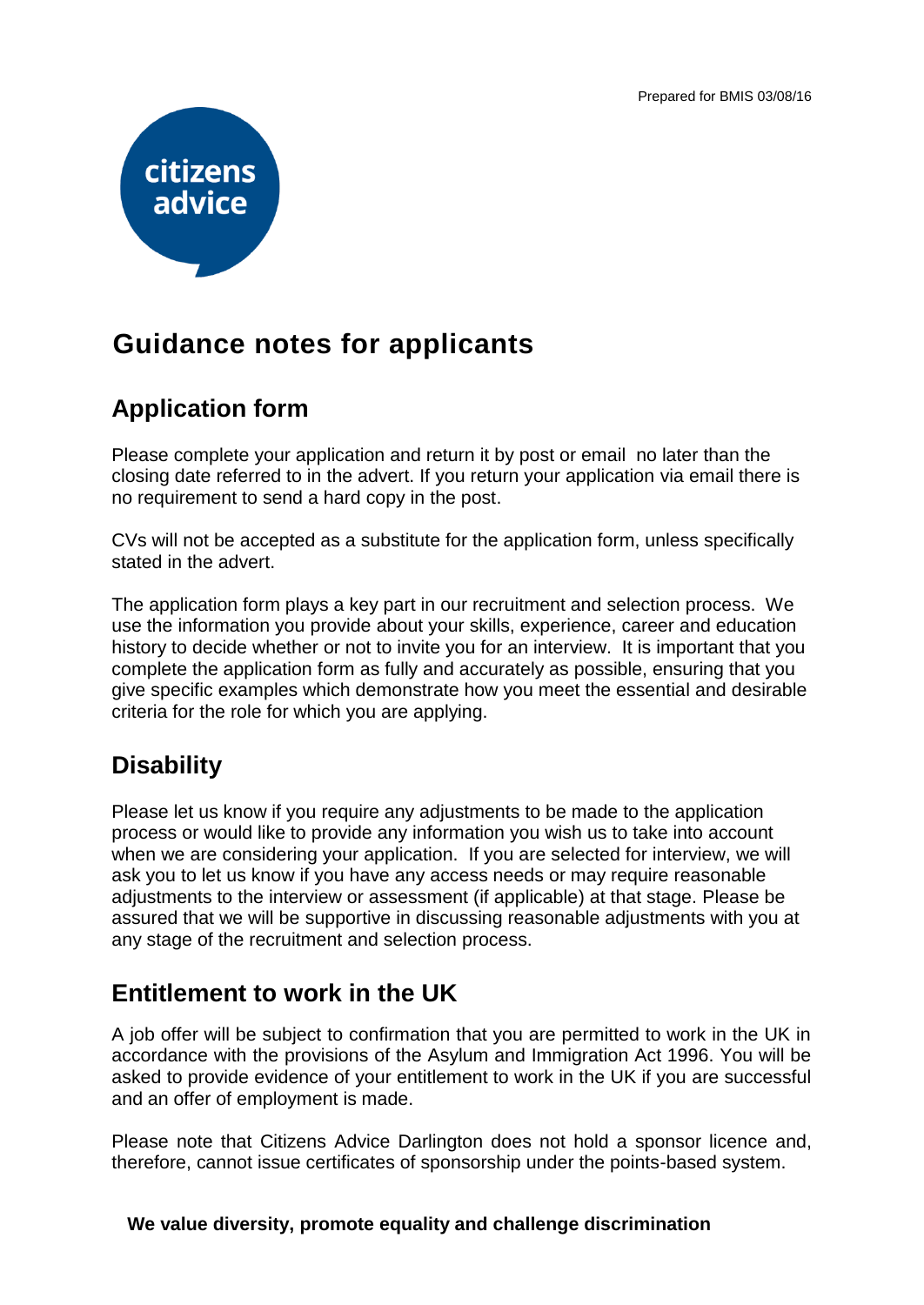## **Diversity Monitoring**

Citizens Advice Darlington values diversity and promotes equality. We encourage and welcome applications from suitably skilled candidates from all backgrounds. Monitoring recruitment and selection procedures is one way of helping us to ensure that there is no unfair discrimination in the way that we recruit people. To do this we need to know about the diversity profile of people who apply for posts at Citizens Advice Darlington. This information is given in confidence for monitoring purposes only and is not seen by anyone responsible for making recruitment decisions. However, if you would prefer not to answer any of the questions we ask, please leave them blank.

#### **Information, experience, knowledge, skills and abilities**

This is a key section of the application form which allows you to provide evidence of your experience, knowledge, skills and abilities that are relevant to the role as described in the role profile. Selection is based on an assessment of the evidence you provide against the requirements of the role as set out in the person specification. It is important that you tailor your response to clearly demonstrate how you meet each requirement. No assumptions will be made about your achievements and abilities.

Please provide one example for each requirement. You should choose examples of past experience that clearly demonstrate what we are looking for, and be precise about what you did, how you did it and the outcome or result of your actions. Please try to limit your response to each criterion to a maximum of 200 words.

A useful guide might be S.T.A.R: Specific – give a specific example Task – briefly describe the task/objective/problem Action – tell us what you did Results – describe what results were achieved

Please provide recent work examples wherever possible. However, do remember that relevant examples from other aspects of your life, for example: voluntary or unpaid work, school or college work, family or home responsibilities, can also be given.

## **Shortlisting outcomes**

Shortlisted applicants will be invited for an interview. Some positions may require additional assessments (practical task/test or assessment centre). If this is the case, you will have received details with the application pack - further details will be provided if you are shortlisted.